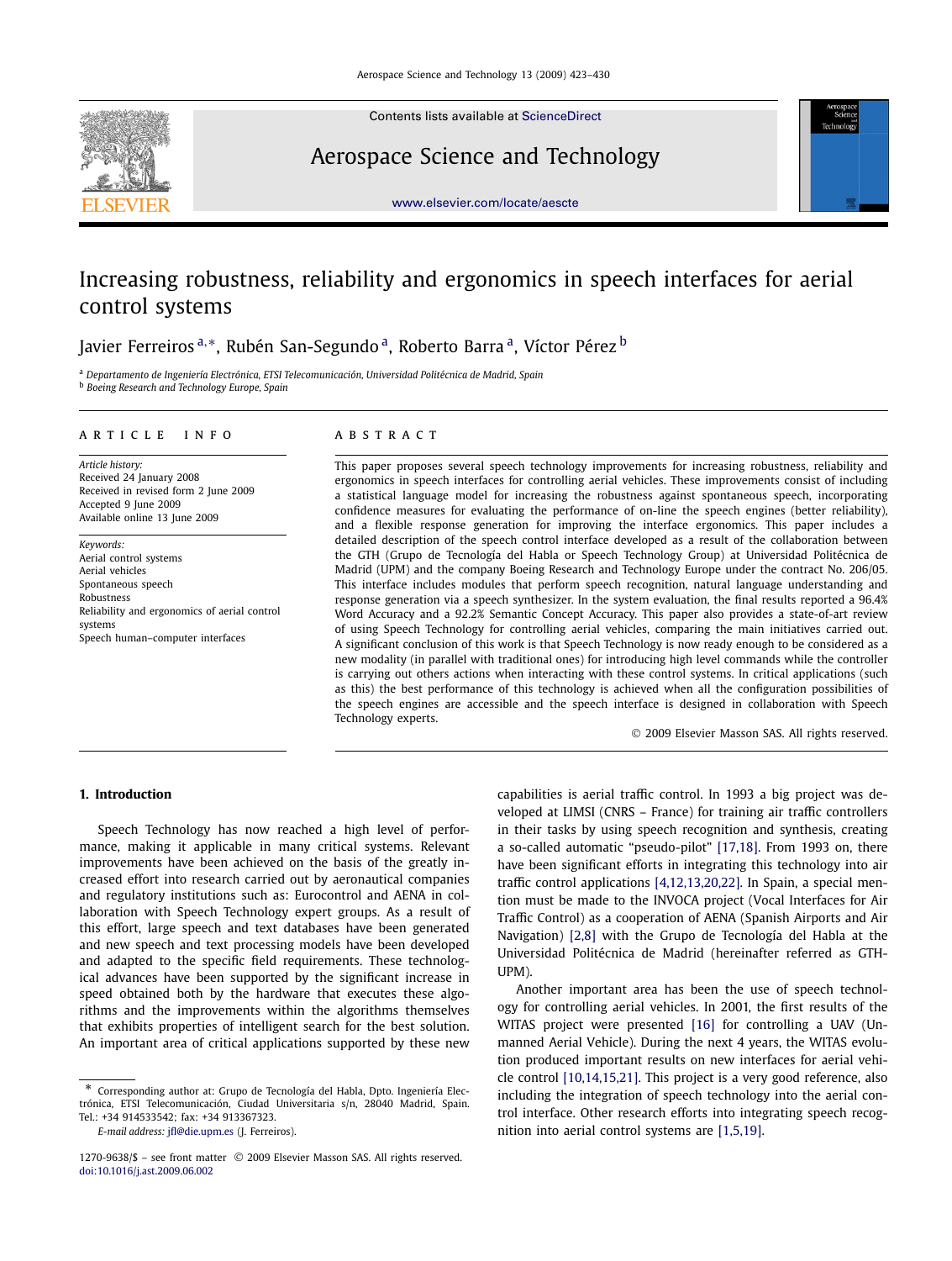The paper provides a detailed state-of-art review and proposes several speech technology improvements for tackling reliability and ergonomic issues with robustness; in speech interfaces for controlling aerial vehicles in general (the experiments have been carried out considering a UAV but the conclusions are general for controlling any aerial vehicle). The target is not to propose speech as an alternative modality for controlling all the possibilities of an aerial vehicle, the main objective is to introduce speech as a new modality (in parallel with traditional ones: joysticks, keyboards, etc.) for allowing the controller in parallel to introduce high level commands and to look at the screen or use a joystick, for example. Under these circumstances, the requirements for the speech interface are:

- To have a performance better than 90% for command recognition.
- To provide a confidence measure for every recognized command.
- To work in real time.
- To provide a flexible response with several levels of verbosity.

The structure of this paper is as follows: Section 2 includes the state-of-art review of speech technology as applied to aerial control systems. Section [3](#page-2-0) describes an overview of the system developed by the GTH-UPM. The speech recognition, natural language understanding and response generation modules, including the new proposals for increasing robustness, reliability and ergonomics, are described in Sections [4, 5 and 6](#page-3-0) respectively. Section [7](#page-5-0) presents the system evaluation results. Finally, Section [8](#page-6-0) summarizes and compares the different initiatives highlighting the main conclusions of this work.

#### **2. State of art in speech technology for aerial control systems**

When developing the interface for an aerial control system, it is necessary to include the following Speech Technology modules: a Speech Recognizer for converting natural speech into a sequence of words (text), a Natural Language Understanding module that extracts the main semantic concepts from the text (the commands to be carried out and their corresponding data for the aerial control system), and a Response Generation Module for creating a natural response to the user that will be converted into speech by a speech synthesizer. This section is structured into these modules.

#### *2.1. Speech recognition*

All speech recognizers developed so far are based on two sources of knowledge: the characterization of phone acoustics, and language structure. Related to the acoustic modeling, all current speech recognition systems are based on Hidden Markov Models (HMMs). These models are very common in several recognition problems [\[6,7\].](#page-7-0) For each allophone (a characteristic pronunciation of a phoneme), one HMM model is calculated as a result of a training process carried out using a speech database. A speech database consists of several hours of transcribed speech (made up of files with speech and text combined, where is possible to correlate the speech signal to the words pronounced by the person). There is a very important link between the size of the database used to train the HMMs, and the versatility and robustness of the speech recognizer. Database acquisition is a very costly process because it requires linguistics experts to transcribe the speech pronounced by different speakers by hand. Because of this, only important companies such as IBM, Microsoft, Dragon Systems, Nuance, Telefónica or important research centers such as MIT (Massachusetts Institute of Technology), CMU (Carnegie Mellon University), CU (Cambridge University), GTH-UPM (Universidad Politécnica de Madrid) with wide-ranging experience in this technology can offer speech recognition systems with the highest guarantee of having enough robustness and flexibility to be incorporated into a critical application such as aerial control. In the speech community, there are two main associations that sell valuable speech databases for research and development: they are LDC (Linguistic Data Consortium: <http://www.ldc.upenn.edu/>) and ELRA (European Language Resources Association: <http://www.elra.info/>). In [\[11\],](#page-7-0) there is a very good review of the state of art focusing on acoustic modeling for speech recognition.

The second source of knowledge included in a speech recognizer is the language modeling. This model complements the acoustic knowledge with the information on the most probable word sequences. There are several techniques for language modeling: grammar-based language modeling and statistical language modeling (*N*-gram). The first type consists of defining all the possible sentences that the system can recognize. Any other word sequence, not foreseen in these sentences, is rejected. This model is easier to generate by a non-expert but it is very strict and does not deal well with the spontaneous or stressed speech found in live utterances.

Statistical language modeling consists of computing the probability of one word, given the  $N-1$  previous words. For example, a 3-gram model consists of the probabilities of every word preceded by any combination of two words. The statistical model is generated automatically from an application oriented text (set of sentences), considering a smoothing process for unseen sequences. This smoothing allows all word sequences to be permitted to some extent (there are no forbidden word sequences), playing the roll of a fundamental robustness factor. This fact is very important when modeling spontaneous speech: word repetitions, doubts, etc.

So far, all speech recognition systems incorporated in aerial control systems are commercial programs: Microsoft [\[19\]](#page-7-0) or Nuance [\[5,10,14–16,21\]](#page-7-0) Speech Recognizers. These recognizers are integrated by the aerial control interface developer, typically an expert in aerial control task assignment but not necessarily a speech technology expert. Although the speech recognition systems (especially the commercial ones) are evolving to more robust and user-friendly software engines, there are still significant limitations in their configuration that drastically affect the performance of the speech recognizer. One important aspect is the language modeling: the commercial recognition engines offer the possibility to define grammar-based models (easy to define by a non-expert) by this configuration but they are not flexible enough for spontaneous or stressed speech as could easily appear in these control interfaces.

The performance of a speech interface not only depends on the speech recognizer, but the language understanding module must also be considered (as will be shown in the evaluation section). When using a commercial speech recognizer, the limitations in the flexibility can affect the correct integration between both modules and impair the possibility of using other sources of information which could make the recognition vocabularies and/or language models variable depending on the system state.

#### *2.2. Spoken language understanding*

This process consists of extracting the semantic information or "*meaning*" (within the specific application domain) from the speech recognizer output (sequence of words). The semantic information is represented by means of a frame containing a number of semantic concepts. A semantic concept consists of an identifier or attribute, and a value. For example: one concept could be WAY-POINT\_CODE while the value is "A01". The natural language understanding is mainly carried out using rule-based techniques: the relationships between semantic concepts and sequences of words or other concepts are defined by hand by an expert. The rule-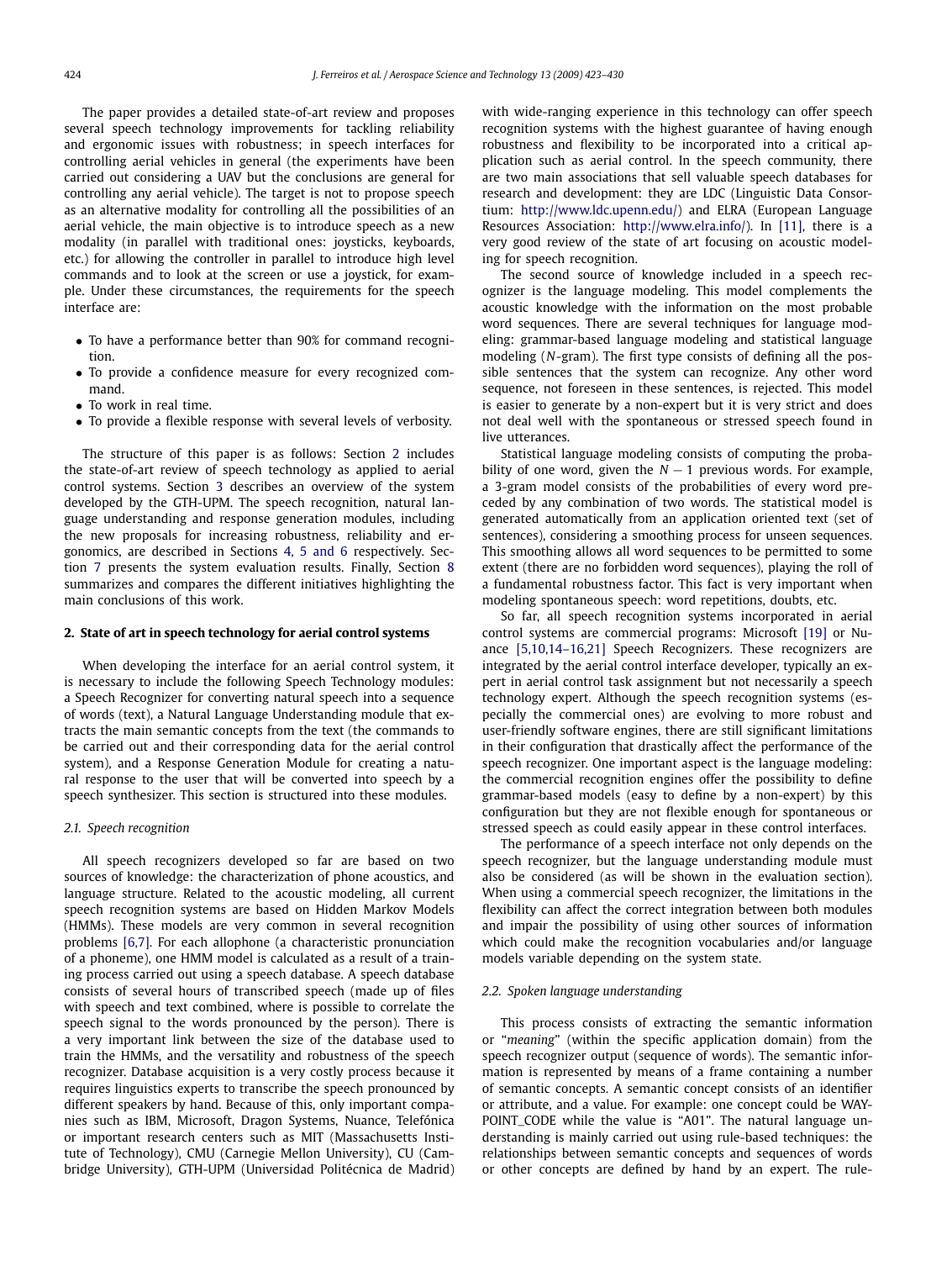<span id="page-2-0"></span>

**Fig. 1.** System module diagram.

based techniques can be classified into two types: top–down and bottom–up strategies:

- *Top–down strategy*. In this case, the rules try to obtain the semantic concepts from an overall analysis of the whole sentence, aiming to find a unique axiom for it. This strategy tries to match all the words in the sentence, to a sequence of semantic concepts. Considering that a speech recognizer can produce errors in the word sequence, this technique is not flexible and robust enough to deal with these errors: one error in the word sequence causes the semantic analysis to fail. In the speech interfaces for aerial control reviewed in the literature (except the WITAS project), all the natural language understanding are rule-based techniques with a top–down strategy.
- *Bottom–up strategy*. In this case, the semantic analysis is carried out by starting from each word individually and extending the analysis to neighboring context words or other already built conceptual islands. This extension is made to find specific combinations of words and/or concepts (blocks) that generate a higher level semantic concept. The rules implemented by the expert define these relations. This strategy is more robust against speech recognition errors and is necessary when a statistical language model is used in the recognizer. Depending on the scope of the block relations defined by the rules, it is possible to achieve different compromises between the reliability of the concept extracted (higher with higher lengths) and the robustness against recognition errors (higher with smaller lengths). The WITAS project uses the SRI GEMINI parser [\[23\].](#page-7-0) It is a natural language processing engine that applies a set of syntactic and semantic grammar rules to a word string using a bottom–up parser to generate a logical form. A logical form is a structured representation of the contextindependent meaning of the string.

This paper proposes a new natural language understanding module that generates semantic confidence measures, targeting the goal of increasing the reliability and robustness of the speech interface.

#### *2.3. Natural response generation*

The response generation module translates the understood concepts into a natural language sentence used to confirm the information back to the user. These sentences can be fixed or built using templates with some variable fields. These fields are filled in with the information obtained from the semantic interpretation of the previous sentence. In the literature, both kinds of response generation modules appear: fixed sentences [\[19\]](#page-7-0) or template-based modules [\[21\].](#page-7-0) Finally, the natural language sentence is converted into speech by means of a text to speech conversion system that ends up with a speech synthesizer.

A more flexible template-based response module is presented in this paper. This flexibility is modulated by the urgency and confirmation verbosity desired by the user, significantly increasing the interface ergonomics, by adapting its behavior to the relevant external conditions of the system.

### **3. Overview of the control interface developed by GTH-UPM**

Fig. 1 shows the module diagram of the interface developed by the GTH-UPM and the company Boeing Research and Technology Europe for aerial control systems. The main modules are as follows:

- The first module, the speech recognizer, converts natural speech into a sequence of words (text). One important characteristic of this module is the statistical language model that has been trained for increasing the robustness against spontaneous speech. Another relevant characteristic is the confidence estimation: every recognized word is tagged with a confidence value representing the belief of the recognizer on the correctness of its own work: a value between 0.0 (lowest confidence) and 1.0 (highest confidence). In critical applications, the confidence measures report the reliability of the word sequence obtained from the recognizer.
- The Natural Language Understanding module extracts the main semantic concepts (commands and their corresponding data in our application) from the text, using semantic rules defined by an expert. This module also generates an estimation of confidence for every semantic concept extracted. In the literature review, there is no example of a language understanding module with this characteristic applied to speech interfaces for aerial vehicle control.
- The third module is the Response Generation Module. In this implementation, it uses several response templates to create a natural language sentence as confirmation for the under-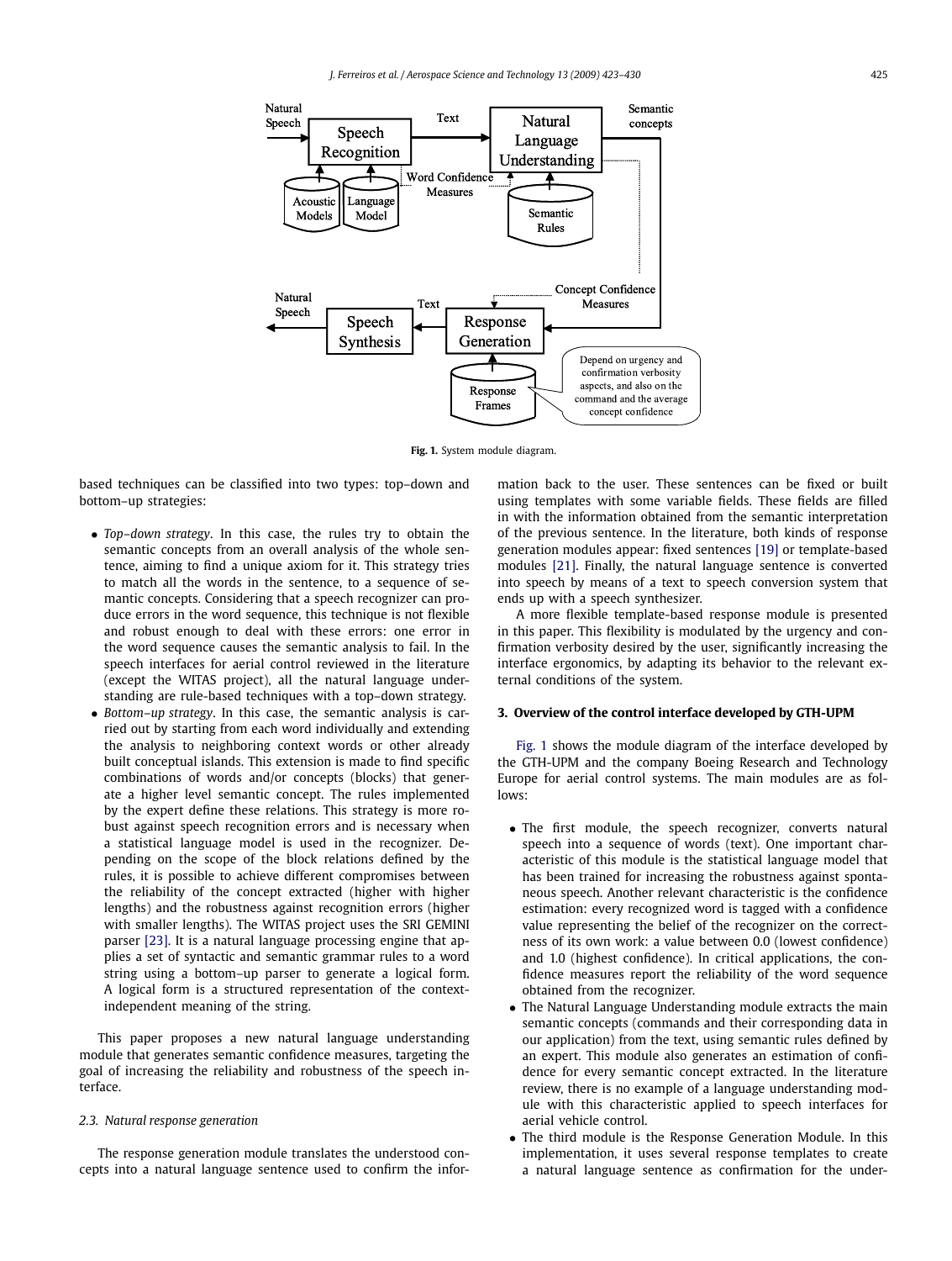<span id="page-3-0"></span>

**Fig. 2.** Language model generation process.

stood command. The solution proposed in this paper is more flexible and powerful than any proposed before: the response templates are variable and depend on the semantic concept confidences, on the control urgency status and on the confirmation verbosity desired by the controller.

#### **4. Speech recognition**

The speech recognizer used in this prototype is a state of art speech recognition system developed at GTH-UPM. It is an HMMsbased system (Hidden Markov Models) with the following main characteristics:

- It is a Continuous Speech recognition system: it recognizes utterances made up of several continuously spoken words. In this application, the vocabulary size is 93 Spanish words.
- Speaker independence: the recognizer has been trained using a large database, making it robust against a great range of potential speakers without further training by actual users.
- The recognition system can generate one optimal word sequence (given the acoustic and language models), a solution expressed as a direct acyclic graph of words that may compile different alternatives, or even the *N*-best word sequences sorted by similarity to the spoken utterance.
- The recognizer provides one confidence measure for each word recognized in the word sequence. The confidence measure is a value between 0.0 (lowest confidence) and 1.0 (highest confidence) [\[9\].](#page-7-0) This measure is important because the performance of the speech recognizer can vary depending on several aspects: level of noise in the environment, non-native speakers, more or less spontaneous speech, or the acoustic similarity between the different words contained in the vocabulary. Nowadays, the commercial recognition engines do not provide this characteristic because it is difficult to manage when designing a speech interface for critical applications.

#### *4.1. Acoustic modeling*

The speech recognizer uses 5200 triphone HMMs for modeling all possible allophones and their context. The system also has 16 silence and noise HMMs for detecting acoustic effects (non-speech events like background noise, speaker artifacts, filled pauses, etc.) that appear in spontaneous speech. It is important to detect and process them in order to avoid these noises affecting the recognition performance.

In our case, the recognition system uses continuous HMMs: this means that the pdfs (probability density functions) used in every state of each model are continuous functions (multi-Gaussian). This modeling has been shown to be the most powerful strategy for implementing HMMs. The acoustic HMMs have been trained with a very large database, containing more than 20 hours of speech from 4000 speakers. The size of the database and the variability of the speakers provide the acoustic models with a significant recognition power and robustness.

#### *4.2. Language modeling*

The second source of knowledge included in a speech recognizer is the language model. This model complements the acoustic knowledge with the information on the most probable sequences of words. In this system, the recognition module includes a statistical language modeling: 2-gram. This type of model computes the probabilities of every word preceded by one word. As was commented on in previous sections, this kind of language modeling has the best robustness when modeling spontaneous speech (word repetitions, doubts, etc.), because it does not prohibit any word sequence. On the other hand, it needs a more complicated configuration of the automatic tools for language model generation, requiring expert intervention. This is why commercial recognizers offer limited options for adapting and smoothing the language model and only strict models are adopted by them.

Fig. 2 shows the process carried out to train a word-based 2 gram language model from the original command description provided by the control experts. This process consists of 3 steps:

- In the command expansion, every command description is appropriately replicated considering its defined structure. Some examples of expansion are as follows:
	- Optional parts: the command is expanded by considering all possible structures. For example, ASCEND [AND HOLD] {\$HEIGHT} is expanded in two: "ASCEND {\$HEIGHT}" and "ASCEND AND HOLD {\$HEIGHT}" (the words between catches are optional).
	- List of elements: when a list of possible values is defined, copies of the same command are generated by choosing one value for each instance. For example, "(SHORT|MEDIUM| LARGE) RADIUS", three examples with different values are generated (the list elements are expressed between parenthesis and separated by vertical lines).
	- Macro expansion: every macro is expanded by reproducing its structure. For example, {\$HEIGHT} can be expanded to several structures: "{\$DIGIT}{\$DIGIT}{\$DIGIT}{\$DIGIT} FEET", "FLIGHT LEVEL {\$DIGIT}{\$DIGIT}{\$DIGIT}", where {\$DIGIT} is another macro containing the words for the basic numbers from "ZERO" TO "NINE". Another example may be {\$WAYPOINT\_CODE} that could be expanded to "{\$LETTER} {\$DIGIT} {\$DIGIT}".

This command expansion has a significant limitation. There are several cases where it is not possible to expand all the possible values (letters or digits). For example, if we wanted to expand all possible values for a waypoint (considering it would be made up of latitude *digit digit* degrees *digit digit* minutes *digit digit* seconds plus longitude *digit digit digit* degrees *digit digit* minutes *digit digit* seconds) considering all possible "digit" values, there would be  $10 \times 10 \times 10 \times 10 \times 10 \times 2 \times$  $10 \times 10 \times 10 \times 10 \times 10 \times 10 = 2 \times 10^{11}$  possibilities. In order to avoid this situation, two word classes have been considered: letter and digit, training a class-based language model (LM).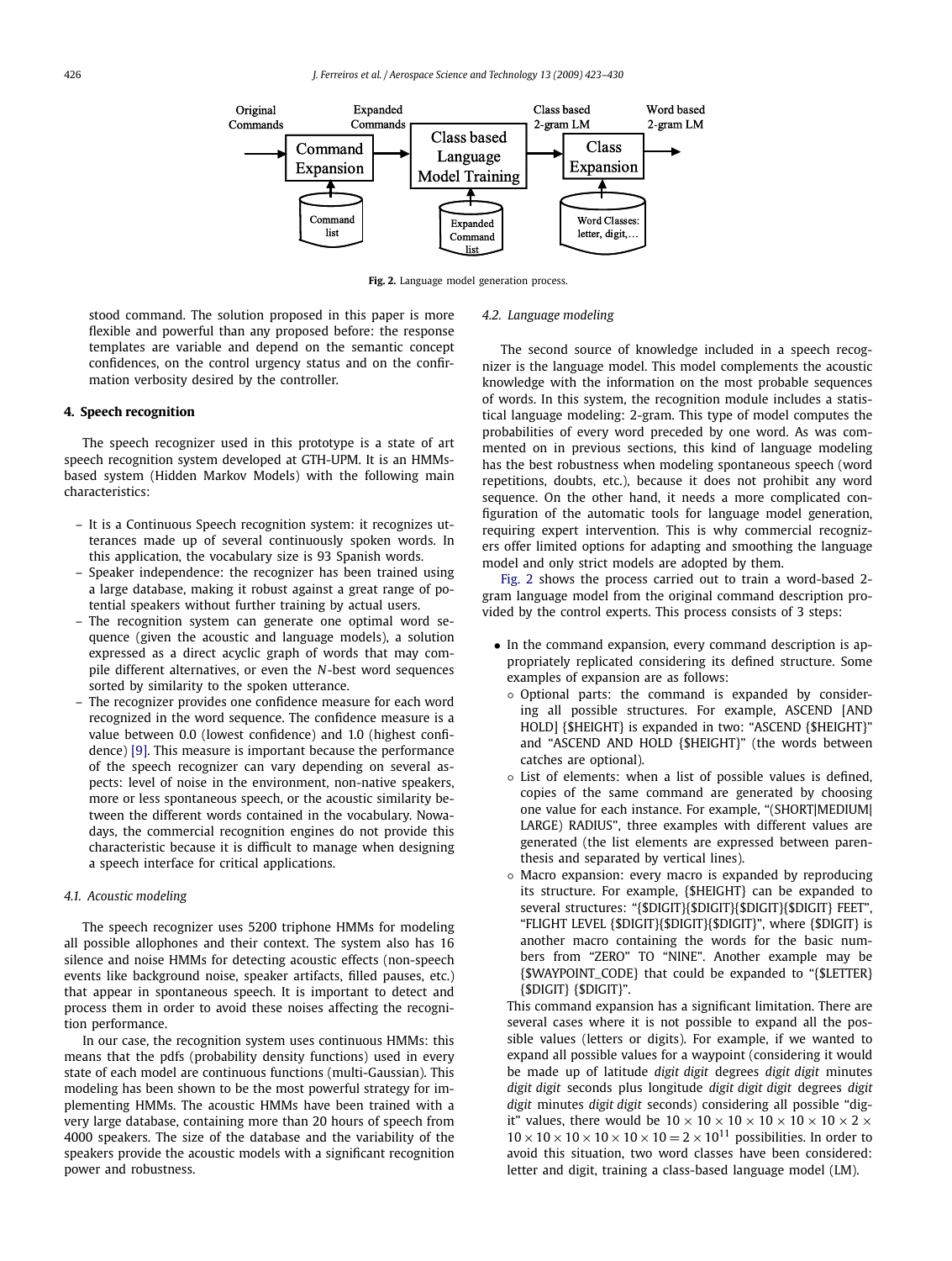- In the class-based LM training, a class 2-gram LM is generated by computing the probabilities of any word/class followed by any word/class, considering the command partially expanded in the previous step. In our case, there are two word classes: "letter" (with all the possible letters), and "digit" (with all possible digits). During this process a smoothing is applied for providing some probability to sequences of words/classes not seen in the expanded commands. This smoothing can be controlled and has been adjusted for this task.
- In the last process the class LM is converted into a word LM. This process is carried out by replacing the estimated probabilities for any class ("digit", for example) by the probabilities for the words belonging to this class ("cero, uno, dos, *...*"). The word probabilities are computed by considering the class probabilities (obtained in the previous step) and the total number of words belonging to this class. At the end of the process, the 2-gram word LM is saved as the one that can be directly used by the speech recognizer.

#### **5. Natural language understanding**

This process is responsible for the extraction of the semantic information or "meaning" (within the specific application domain) from the speech recognizer output (sequence of words). The semantic information is conveyed by a frame containing semantic concepts. A semantic concept consists of an identifier and a value. For example: the concept VELOCITY has VELOCITY as identifier/attribute while a possible value is "140 knots". In this system, we have identified 33 main concepts: 22 commands and the corresponding data associated to them. Internally, the system manages other intermediate concepts that carry the semantic information when it is developed from the input (exclusively made up of words) through intermediate representations with a mixture of words and concepts (both internal and main concepts).

The language understanding module has been implemented by using a rule-based technique considering a bottom–up strategy. In this case, the relationships between semantic concepts and word and/or concept sequences are defined by hand using an expert. In a bottom–up strategy, the semantic analysis is carried out by starting from each word individually and extending the analysis to neighboring context words or already-formed concepts. This extension is carried out to find specific combinations of words and/or concepts that generate another concept. Not all the words contribute (or with other wording, need to be present) to the formation of the final interpretation. The rules implemented by the expert define these relations. This strategy is more robust against speech recognition errors and is frequently preferred when a statistical language model is used in the recognizer. Depending on the scope of the word relationships defined by the rules, it is possible to achieve different compromises between the reliability of the concept extracted (greater with greater lengths) and the robustness against recognition errors (greater with shorter lengths).

The understanding process is carried out in two steps (Fig. 3). In the first one, every word is mapped onto one or several syntacticpragmatic tags. For example: ZERO, ONE, TWO, etc. are assigned the "DIGIT" tag (the same as for ALPHA, BRAVO, CHARLIE, *...* mapped to "ALPHABET\_ITEM" tag). An example of multiple tags is the words "FLIGHT PATTERN". They are tagged with the labels COMMAND13 (to establish the predefined flight pattern) and COM-MAND14 (to establish a specific flight pattern). Later on through the understanding process and depending on the data detected, only one of these tags is selected.

The understanding module works by applying different rules that convert the tagged words into semantic concepts and values by means of grouping words (or concepts) and defining name concepts. In order to show the process let see an example: detect-



**Fig. 4.** Example the application rule.

ing MISSION\_CODE, PATTERN\_CODE and WAYPOINT\_CODE. These three concepts have the same structure: letter–digit–digit. There is a rule that detects these patterns in the word sequence (cat\_letra cat\_digito cat\_digito) and replaces them with an internal concept GENERAL\_CODE with a code value developed through the concatenation of the blocks with the specified tags. This new GEN-ERAL\_CODE tag is used at this level where more information is necessary to determine fully the actual nature of this value. Let's look at an example in Fig. 4. The rule also converts the word "bravo" to the letter B and the same for "cero", "tres" words to more convenient forms. At the end of the process a GEN-ERAL\_CODE concept is renamed depending on the command detected using other rules. If the command is "mission activation", the GENERAL\_CODE chunk is converted to a MISSION\_CODE, and so on.

#### *5.1. Conceptual confidence estimation*

The developed system generates one confidence value for every concept obtained: a value of between 0.0 (lowest confidence) and 1.0 (highest confidence) [\[9\].](#page-7-0) This confidence for the concepts is computed by an internal procedure that is coded within the proprietary language interpreter that carries out each rule. In this internal engine, there are "primitive functions", responsible for the execution of the rules written by the experts. Each primitive has its own way of generating the confidence for the elements it produces. One common case is for the primitives that check the existence of a sequence of semantic blocks to generate new ones, where the primitive usually assigns the average confidence of the blocks to the newly created blocks, upon which it has relied. For example in Fig. 4, the confidence measure of the concept GENERAL\_CODE is the average of the word confidence values for "BRAVO", "ZERO" and "THREE". After that, MISSION\_CODE will have the same confidence value as the GENERAL\_CODE concept. In other more complex cases, the confidence for the new blocks may be dependent on a combination of confidences from a mixture of words and/or internal or final concepts.

In the literature review, there is no language understanding module (for aerial control interfaces) that generates a confidence measure for semantic concepts. In critical applications such as aerial control interfaces, it is very important to reach a high level of performance but it is also very useful to have a confidence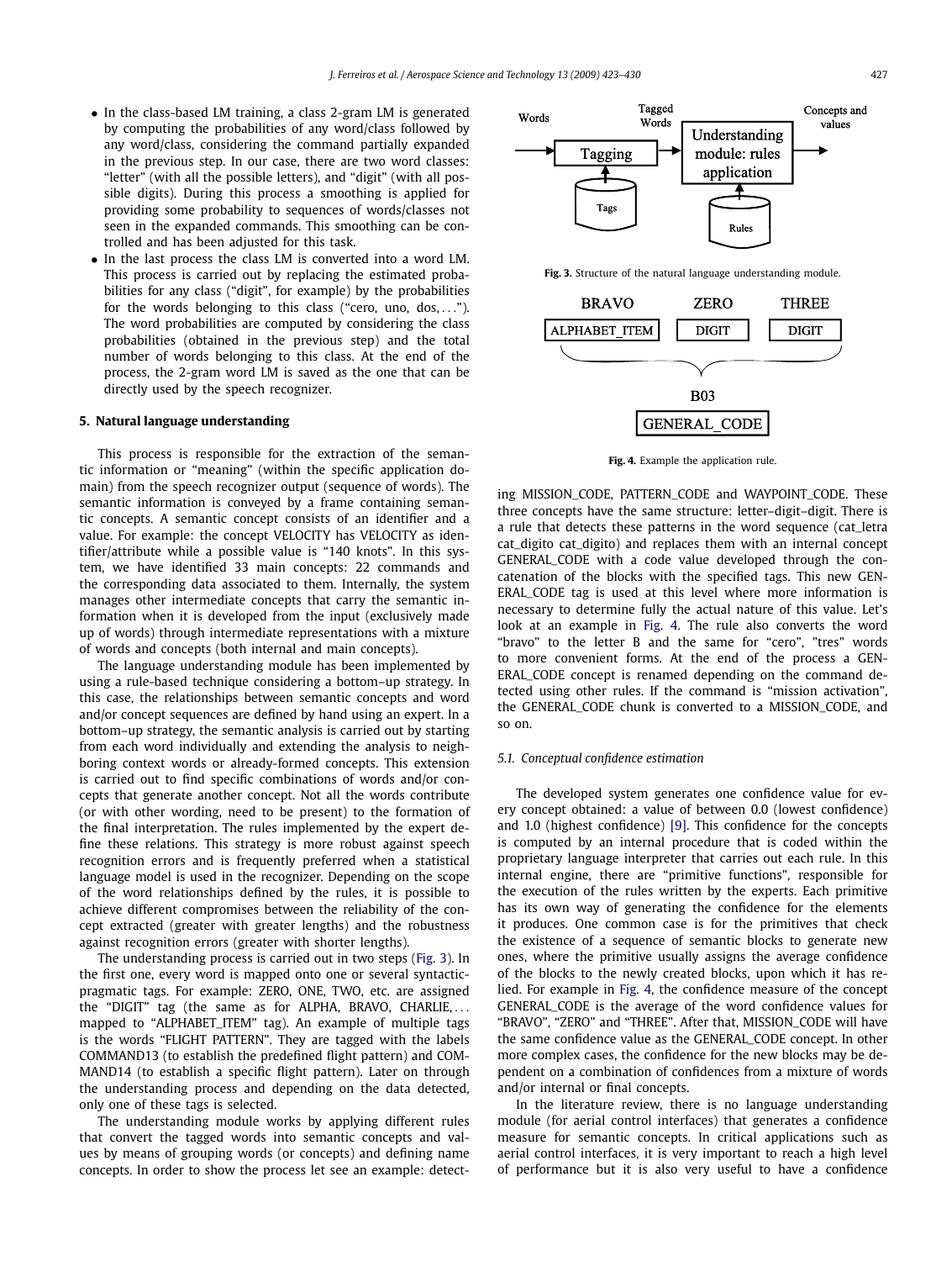#### <span id="page-5-0"></span>**Table 1**

Relationship between the different levels of urgency status and desired confirmation verbosity and the size of the response system currently in effect.

|                                  |               | Urgency   |               |             |
|----------------------------------|---------------|-----------|---------------|-------------|
|                                  |               | LOW       | <b>MEDIUM</b> | <b>HIGH</b> |
| Confirmation<br><b>Verbosity</b> | LOW           | <b>SO</b> | <b>VSO</b>    | <b>VSO</b>  |
|                                  | <b>MEDIUM</b> | LO        | <b>SO</b>     | <b>VSO</b>  |
|                                  | <b>HIGH</b>   | LO        | LO            | <b>SO</b>   |

#### **Table 2**

Sentence examples for the different response and understanding confidence levels.

| Verbosity<br>level | Confidence in the understanding<br><b>GREATER than threshold</b> | Confidence in the understanding LESS than threshold                                                                                                                |                                                                                                                                         |  |
|--------------------|------------------------------------------------------------------|--------------------------------------------------------------------------------------------------------------------------------------------------------------------|-----------------------------------------------------------------------------------------------------------------------------------------|--|
|                    |                                                                  | Incorrect command data                                                                                                                                             | Correct command data                                                                                                                    |  |
| LO                 | "Activando misión A01" (activating<br>mission A01)               | "Reconocido comando C2 Activa misión, pero<br>existe incongruencia de datos" (command C2,<br>activate mission, understood but there is<br>incoherence in the data) | "Disculpe no le he entendido, vuelva a<br>introducir un comando" (I am sorry, I didn't<br>understand you. Please say the command again) |  |
| <sub>SO</sub>      | "Misión A01" ( <i>mission A01</i> )                              | "Comando incompleto, no lo ejecuto"<br>(Incomplete command, I won't carry it out)                                                                                  | "Disculpe no le he entendido" (I am sorry,<br>I didn't understand you)                                                                  |  |
| <b>VSO</b>         | " $OK!$ "                                                        | "No entiendo!" (I don't understand)                                                                                                                                | "No entiendo!" (I don't understand)                                                                                                     |  |

measure providing information on the reliability of the semantic information obtained. These measures avoid carrying out control actions with the possibility of misunderstood information, increasing the reliability of the whole system.

#### **6. Response generation and speech synthesis**

In this implementation, the response generation module uses response templates to create a natural language sentence as confirmation of the understood command. The solution proposed in this paper is more flexible and powerful than previous ones. In this solution, the response templates are variable and depend on the confidence of the semantic concepts, on the urgency of the aerial system and on the verbosity of the confirmation. In this module, three kinds of response templates (three levels of verbosity) have been defined. These are as follows:

- LO (Long Output): the system generates the longest sentence including all the information understood.
- SO (Short Output): in this case, the sentence is shortened and part of the information is omitted: the larger and more tedious parts, those for which the speech interfaces are the least justified, such as full specified longitudes or latitudes, that could be better confirmed in a textual or graphical form.
- VSO (Very Short Output): in this case, the system only asserts the command understanding, without any specification on what it is actually understood.

The actual level of verbosity is modulated through the specification of two parameters: urgency system status and desired confirmation verbosity. A higher level of urgency implies less verbosity in itself, while a higher level of confirmation verbosity increases the size of the response. There are three levels of urgency status (high, medium and low) and three levels of confirmation verbosity (high, medium and low). Table 1 shows the mapping between their corresponding settings and the overall system verbosity.

Apart from the level of verbosity, the action carried out by the aerial control interface and the actual contents of the response will depend on the confidence in the understanding obtained for the current utterance (very important in aerial control), as compared to a confidence threshold. Additionally, when the confidence in the understanding is greater than the confidence threshold, the system provides a different output depending on the command structure (if the command contains the correct data for carrying it out or not). Table 2 shows examples of the output content for the three verbosity levels depending on both the confidence in the understanding and the completeness of the command data.

Eventually, the natural language sentence is converted into speech by means of a speech synthesizer. The speech synthesis module is a male voice text to speech system developed in by GTH-UPM (BORIS [\[3\]\)](#page-7-0). This module uses a diaphone unit concatenating algorithm, able to modify the speaking rate and speaker pitch. The speaking rate and the speaker pitch have been adjusted for every level of verbosity defined:

- LO: at this level, the default values were considered: 180 syllables/minute (speaking rate) and approx. 130 Hz (speaker pitch).
- SO: at this level, the speaking rate is increased to/by 10% and pitch is also increased to/by 10% to generate a faster and more dynamic voice.
- VSO: the speaking rate is augmented to/by 25% and the pitch is increased to/by 20% from the default values.

#### **7. Speech interface evaluation**

In this project, the system has been evaluated with 93 utterances containing 819 words and 214 semantic concepts. The speech recognition module has been evaluated by computing the percentages of correct words, inserted words (those that were not spoken but were written by the recognizer), deleted words (spoken but not recognized) and substituted words (those cases in which the system recognized a wrong word). From these percentages, it is possible to compute the Word Error Rate (WER) or the Word Accuracy (WA). The following Eqs. (1), (2), (3) define these metrics.

$$
\text{Sub } (\%) = 100 \times \frac{N_S}{N_T} \qquad \text{Del } (\%) = 100 \times \frac{N_D}{N_T}
$$
\n
$$
\text{Ins } (\%) = 100 \times \frac{N_I}{N_T} \tag{1}
$$

 $World Error Rate$  *(%)* = Sub *(%)* + Inser *(%)* + Del *(%)* (2)

World Accuracy *(*%*)* = 100% − WER *(*%*)* (3)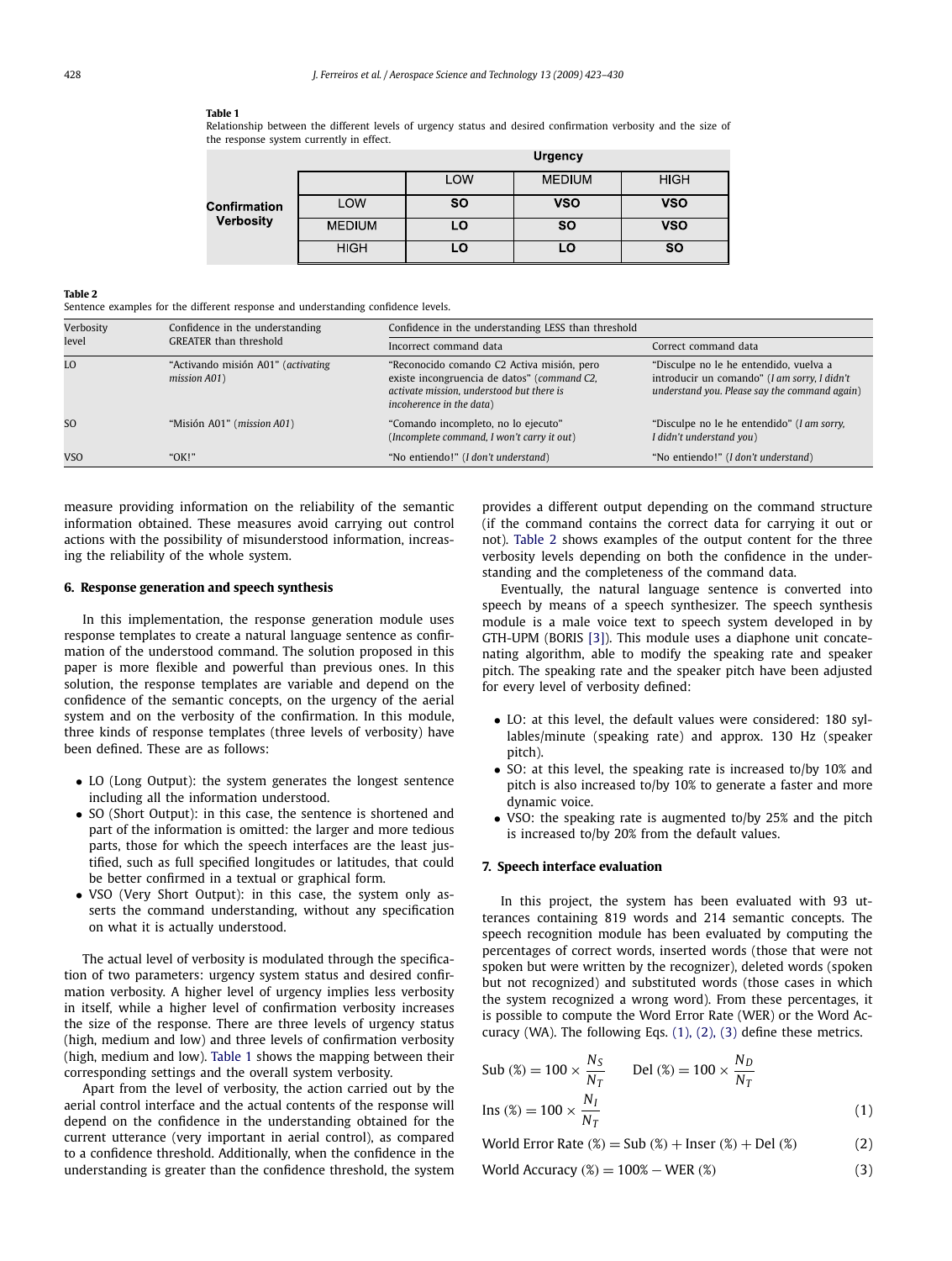<span id="page-6-0"></span>**Table 3** Speech recognition module evaluation.

| WA (%) | Sub $(\%)$ | Ins $(\%)$ | Del $(\%)$ |
|--------|------------|------------|------------|
| 96.40  | 1.56       | 0.60       | 1.44       |

#### **Table 4**

Understanding module evaluation.

| CA(%) | Sub $(\%)$ | Ins $(\%)$ | Del $(\%)$ |
|-------|------------|------------|------------|
| 92.24 | 5.48       | 0.00       | 2.28       |

where  $N_S$  is the total number of substitutions,  $N_I$  insertions,  $N_D$ deletions, and  $N<sub>T</sub>$  the total number of words in the correct target sentences (labeled reference). In order to compute the number of substitutions, insertions, deletions or correct words, the utterance recognized is compared to the reference using a dynamic programming algorithm, which considers equal costs for any kind of error. With this evaluation, the system presents a very high WA: 96.4% (Table 3). Another evaluation parameter considered is the percentage of perfectly recognized sentences: sentences in which all of the words were correct and obtaining 88.2% of correct sentences.

Regarding the processing time, the speech recognizer works in 0.80 RT (Real Time) on a Pentium III: the speech recognizer needs (for decoding) only 80% of the time the user needs to pronounce the sentence in the worst case. The recognition process starts as soon as the speaker begins to speak and continues in parallel while the user is speaking; so the actual delay as the speech recognizer is very low: just a few milliseconds latency time.

Paralleling the metrics proposed in the speech recognition module, it is possible to compute the percentage of correct semantic concepts, inserted concepts, deleted concepts and substituted concepts. In the same way as considered previously, Concept Error Rate (CER) and the Concept Accuracy (CA) are calculated. In order to calculate the number of substitutions, insertions, deletions or correct concepts, the set of concepts (attribute and value, e.g. VELOCITY [140 knots], HEIGHT [1200 feet]) in the semantic frame obtained is compared to the reference with a dynamic programming algorithm. Table 4 presents these results with a CA greater than 92.2%. If there is an error in one of the velocity digits, the whole concept is considered as incorrect.

From these results, it is possible to conclude that in 92.24% of cases, the human operator could introduce a new order to the aerial vehicle without the need for any correction. We want to emphasize again that the purpose is to allow the controller to order high level commands while carrying out other actions at the same time, so minimum interference with the controllers main duties is achieved. This value summarizes the performance of the speech interface (including speech recognition and language understanding performances).

In order to evaluate the confidence measures provided by recognition and understanding modules, it is necessary to compute the Correct Rejection (CR: percentage of incorrect words/concepts that were rejected correctly: they had a confidence value lower than the threshold) and the Incorrect Rejection (IR: percentage of correct words/concepts that were rejected incorrectly: they were correct but they had a confidence value lower than the threshold).

In a speech interface, it is usually considered that the Incorrect Rejection (IR) rate must be lower than 5%: it is unfriendly to reject when the system recognized or understood the utterance spoken by the user correctly. In our case, once this condition  $(IR < 5\%)$  is considered, the system correctly rejected (Correct Rejection) 33.3% incorrect words and 16.7% incorrect concepts. The confidence measure avoided a wrong command in these cases being executed, thus increasing the system reliability.

The processing time required by the understanding module is less than 1 millisecond. For response generation and speech synthesis modules, the time is less than 100 milliseconds (in all cases considering the system working on a Pentium III computer). With these numbers, it is possible to report an overall response time of less than 200 milliseconds from the moment the user finishes speaking until the system gives the spoken response.

#### **8. Comparison of aerial vehicle control interfaces including speech technology as one of the modalities and main conclusions of this work**

[Table 5](#page-7-0) summarizes and compares the main aerial control interfaces including speech technologies. From this table, it is possible to conclude that, so far, WITAS has been the project that has incorporated the highest number of speech techniques in aerial control interfaces. This paper presents significant improvements in the robustness, reliability and ergonomics of speech technology for an aerial vehicle control interface:

- In order to increase the flexibility and robustness when dealing with spontaneous speech, the speech recognizer has incorporated special acoustic models (dealing with effects like speaker artifacts, filled pauses, etc.), and a smoothed statistical language model: 2-gram model (for permitting a high level of flexibility in the word sequences).
- Confidence measures for speech recognition and language understanding modules. These measurements provide valuable information on the reliability of these modules. It is a very important aspect in critical applications such as aerial control: confidence management adds up a new and very relevant feature to the speech interface: the ability to reject ill-formed utterances that could cause catastrophic consequences if not avoided.
- A new response generation module is proposed considering several levels of verbosity and selected depending on two parameters: the urgency of the situation and the confirmation verbosity desired by the user. Considering these specifications the speaking rate and pitch of the speech synthesizer is also modified. This new response generation module has significantly increased the ergonomics of the interface.

Apart from the aforementioned improvements, this paper provides a detailed state-of-the-art review of incorporating the speech technology into aerial control systems from a speech technology expert point of view. This paper also describes the speech interface for aerial control developed by GTH-UPM and the Boeing Research and Technology Europe Company. In the evaluation of the system, the final results reported a 96.4% Word Accuracy and a 92.2% Semantic Concept Accuracy. Additionally, the confidence measures were very useful in avoiding the carrying out of wrong commands and the flexibility of the response generation module made the interface more agile, ergonomic and adapted to the situation and user preferences. The system performance achieves the requirements stated in the introduction section.

From the work presented in this paper, one important conclusion is that the speech technology is ready enough to be considered as a new modality (in parallel with traditional ones such as joysticks or keyboard) for introducing high level commands while the controller is carrying out other main duties for commanding aerial vehicles. But the speech technology has to be improved in order to become the only interaction modality.

It is important to highlight that the best performance is reached when all the configuration possibilities of the speech engines are accessible (in some cases the commercial engines have explicitly